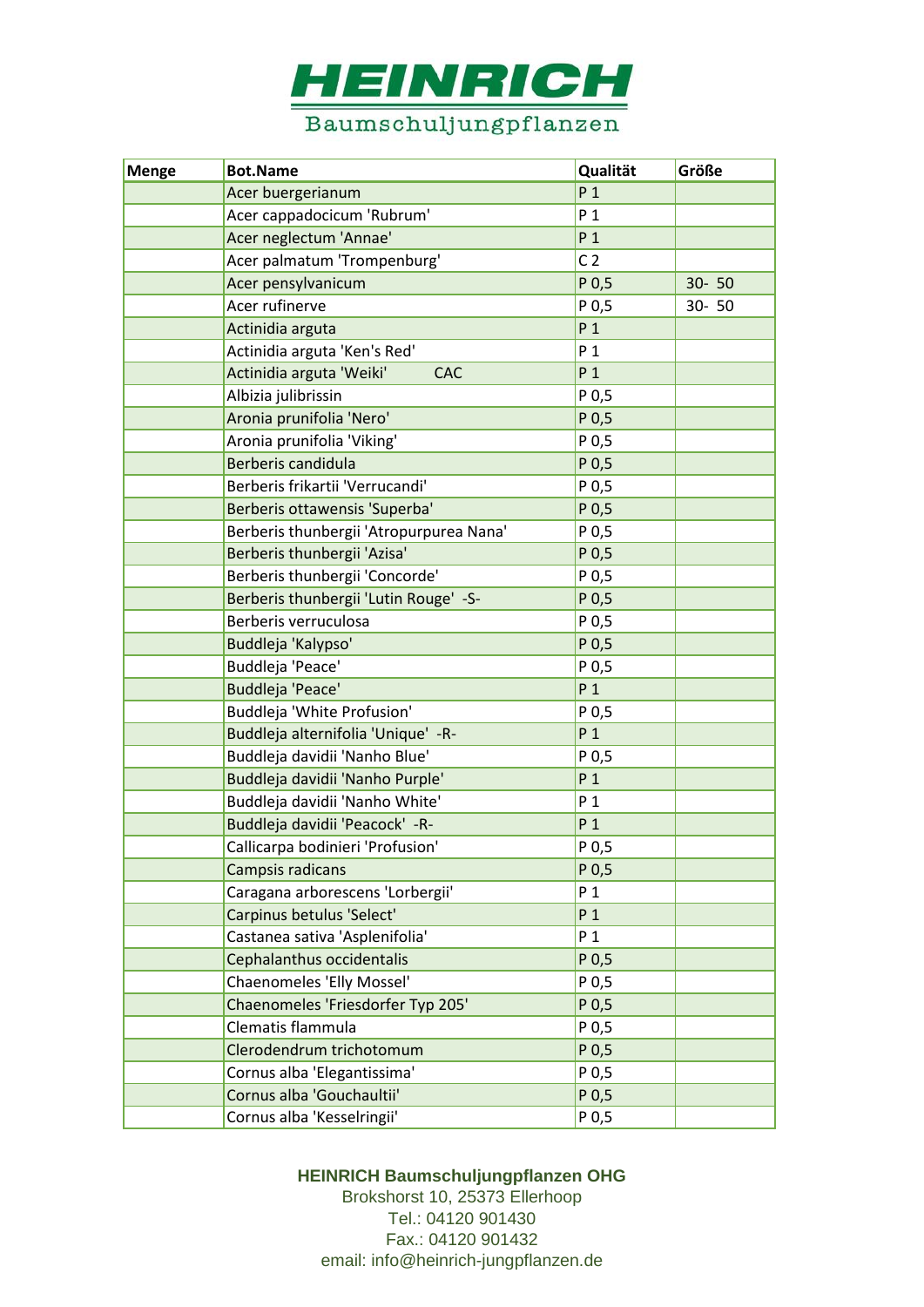

| Cornus alba 'Kesselringii'             | P <sub>1</sub>   |           |
|----------------------------------------|------------------|-----------|
| Cornus alba 'Sibirica'                 | P <sub>1</sub>   |           |
| Cornus alba 'Sibirica Variegata'       | P <sub>0,5</sub> |           |
| Cornus alternifolia                    | P 0,5            | $30 - 50$ |
| Cornus florida 'Daybreak'              | C <sub>2</sub>   |           |
| Cornus kousa 'Wolfs Eye'               | C <sub>2</sub>   |           |
| Cornus mas                             | P 0,5            |           |
| Cornus sericea 'Budd's Yellow'         | P 0,5            |           |
| Cornus sericea 'Flaviramea'            | P <sub>0,5</sub> |           |
| Cornus sericea 'Flaviramea'            | P 1              |           |
| Corylopsis spicata                     | P <sub>0,5</sub> |           |
| Corylus av.'Contorta' auf C. colurna   | P <sub>1</sub>   |           |
| Corylus av.'Rote Contorta'             | P <sub>1</sub>   |           |
| Corylus av.'Rote Contorta'             | C <sub>2</sub>   |           |
| Corylus avellana 'Twister'             | C <sub>2</sub>   |           |
| Corylus colurna                        | P <sub>1</sub>   |           |
| Cotinus coggygria 'Royal Purple'       | P <sub>1</sub>   |           |
| Cotoneaster dammeri radicans           | P 0,5            |           |
| Cotoneaster micro.'Streibs Findling'   | P 0,5            |           |
| Cotoneaster radicans 'Eichholz'        | P 0,5            |           |
| Cotoneaster salicifolius 'Parkteppich' | P <sub>0,5</sub> |           |
| Cotoneaster x suecicus 'Coral Beauty'  | P 0,5            |           |
| Cytisus decumbens                      | P <sub>0,5</sub> |           |
| Deutzia gracilis                       | P <sub>1</sub>   |           |
| Deutzia kalmiiflora                    | P <sub>0,5</sub> |           |
| Deutzia magnifica 'Tourbillon Rouge'   | P 0,5            |           |
| Deutzia rosea                          | P 0,5            |           |
| Deutzia scabra 'Plena'                 | P 0,5            |           |
| Diervilla rivularis 'Honeybee' - R-    | P <sub>1</sub>   |           |
| Diervilla splendens                    | P <sub>1</sub>   |           |
| Diospyros lotus                        | P 0.5            |           |
| Distylium 'Blue Cascade' -S-           | P <sub>1</sub>   |           |
| Elaeagnus pungens 'Maculata'           | P <sub>0,5</sub> |           |
| Eleutherococcus henryi                 | P 0,5            |           |
| Eleutherococcus senticosus             | P <sub>0,5</sub> |           |
| Euonymus fortunei 'Emerald'n Gold'     | P 0,5            |           |
| Euonymus fortunei 'Emerald Gaiety'     | P <sub>0,5</sub> |           |
| Euonymus fortunei 'Minimus'            | P 0,5            |           |
| Exochorda macrantha 'The Bride'        | P <sub>1</sub>   |           |
| Fagus sylvatica 'Dawyck'               | P 1              | $30 - 50$ |
| Fagus sylvatica 'Dawyck Gold'          | P <sub>1</sub>   | $30 - 50$ |
| Ficus carica 'Brown Turkey'            | P <sub>1</sub>   |           |
| Ficus carica 'Rouge de Bordeaux'       | P <sub>1</sub>   |           |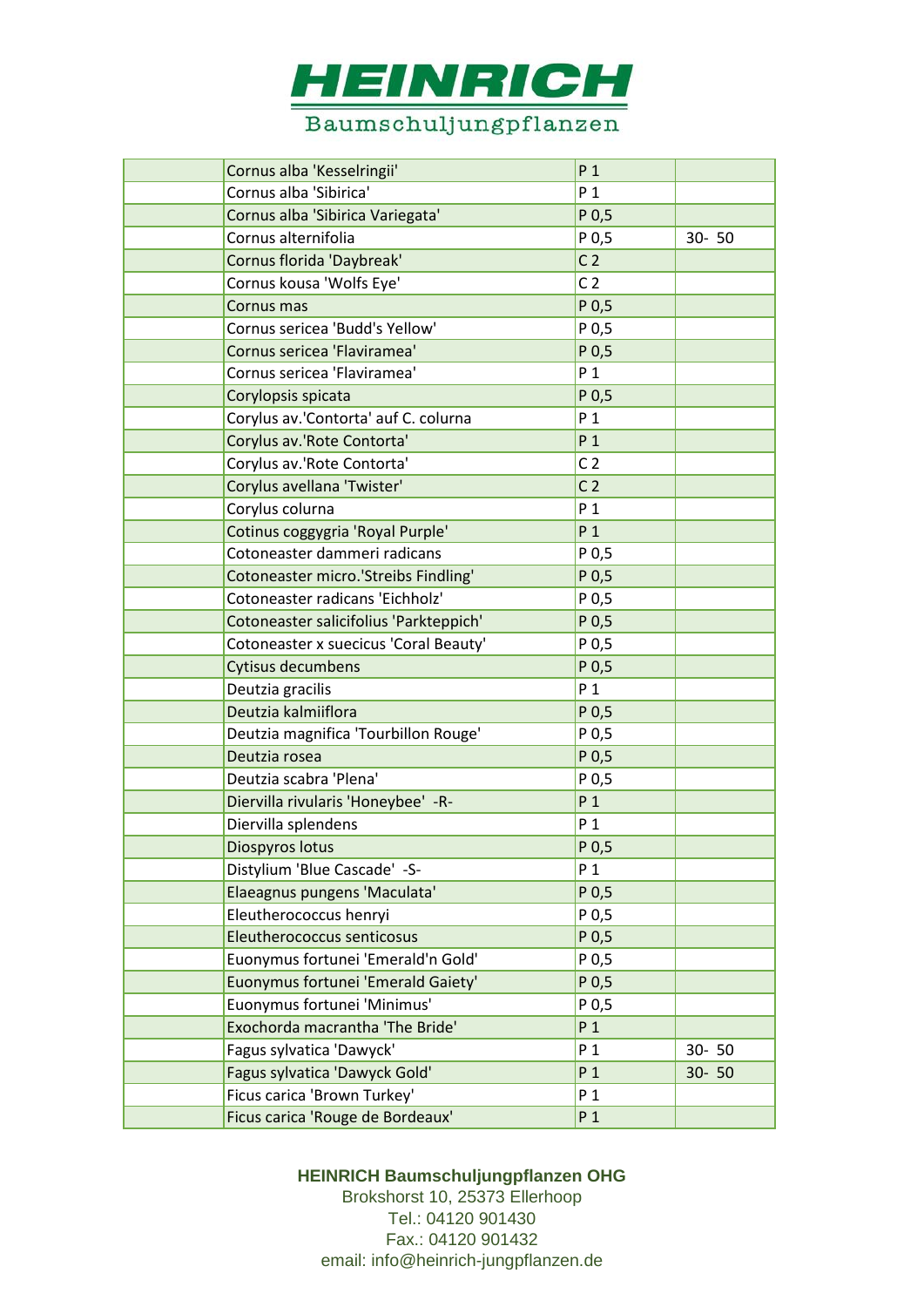

| Forsythia 'Minigold'                       | P 0,5            |  |
|--------------------------------------------|------------------|--|
| Forsythia intermedia 'Goldrausch'          | P 0,5            |  |
| Forsythia intermedia 'Spectabilis'         | P 0,5            |  |
| Forsythia intermedia 'Week-End'            | P 0,5            |  |
| Fothergilla gardenii                       | P <sub>1</sub>   |  |
| Genista lydia                              | P 0,5            |  |
| Gleditsia triacanthos 'Skyline'            | C <sub>2</sub>   |  |
| Gleditsia triacanthos 'Sunburst'           | C <sub>2</sub>   |  |
| Gymnocladus dioicus                        | P 0,5            |  |
| Hamamelis interm.'Aphrodite'               | C <sub>2</sub>   |  |
| Hamamelis interm.'Jelena'                  | C <sub>2</sub>   |  |
| Hamamelis interm.'Moonlight'               | C <sub>2</sub>   |  |
| Hamamelis interm.'Orange Beauty'           | C <sub>2</sub>   |  |
| Hamamelis interm.'Primavera'               | C <sub>2</sub>   |  |
| Hamamelis interm.'Sunburst'                | C <sub>2</sub>   |  |
| Hamamelis interm.'Westerstede'             | C <sub>2</sub>   |  |
| Hamamelis vernalis 'Amethyst'              | C <sub>2</sub>   |  |
| Hedera hibernica 'Arbori Compact'          | P <sub>1</sub>   |  |
| Hydrangea 'Générale Vicomtesse de Vibraye' | P 0,5            |  |
| Hydrangea aspera 'Hot Chocolate' -R-       | $P_1$            |  |
| Hydrangea macrophylla 'Alpenglühen'        | P 0,5            |  |
| Hydrangea macrophylla 'Ayesha'             | P 0,5            |  |
| Hydrangea macrophylla 'Bouquet Rose'       | P 0,5            |  |
| Hydrangea macrophylla 'Gerda Steiniger'    | P <sub>1</sub>   |  |
| Hydrangea macrophylla 'Lanarth White'      | P 0,5            |  |
| Hydrangea macrophylla 'Rotkehlchen'        | P <sub>1</sub>   |  |
| Hydrangea panic. 'Skyfall' -R-             | $P_1$            |  |
| Hydrangea paniculata 'Confetti' -R-        | P <sub>1</sub>   |  |
| Hydrangea paniculata 'Grandiflora'         | P 0,5            |  |
| Hydrangea paniculata 'Kyushu'              | P <sub>1</sub>   |  |
| Hydrangea paniculata 'Mag. Mont Blanc' -R- | $P_1$            |  |
| Hydrangea paniculata 'Mojito' -R-          | P <sub>1</sub>   |  |
| Hydrangea paniculata 'Phantom'             | P 0,5            |  |
| Hydrangea paniculata 'Pink Lady'           | P <sub>0,5</sub> |  |
| Hydrangea paniculata 'Silver Dollar'       | P <sub>1</sub>   |  |
| Hydrangea serrata 'Bluebird'               | P 0,5            |  |
| Hydrangea serrata 'Rosalba'                | P 0,5            |  |
| Hypericum 'Hidcote'                        | P 0,5            |  |
| Ilex crenata                               | P 0,5            |  |
| Ilex crenata 'Caroline Upright'            | P 0,5            |  |
| Ilex crenata 'Convexa'                     | P 0,5            |  |
| Ilex crenata 'Dark Green' - R-             | P 0,5            |  |
| Ilex crenata 'Dark Star' -R-               | P 0,5            |  |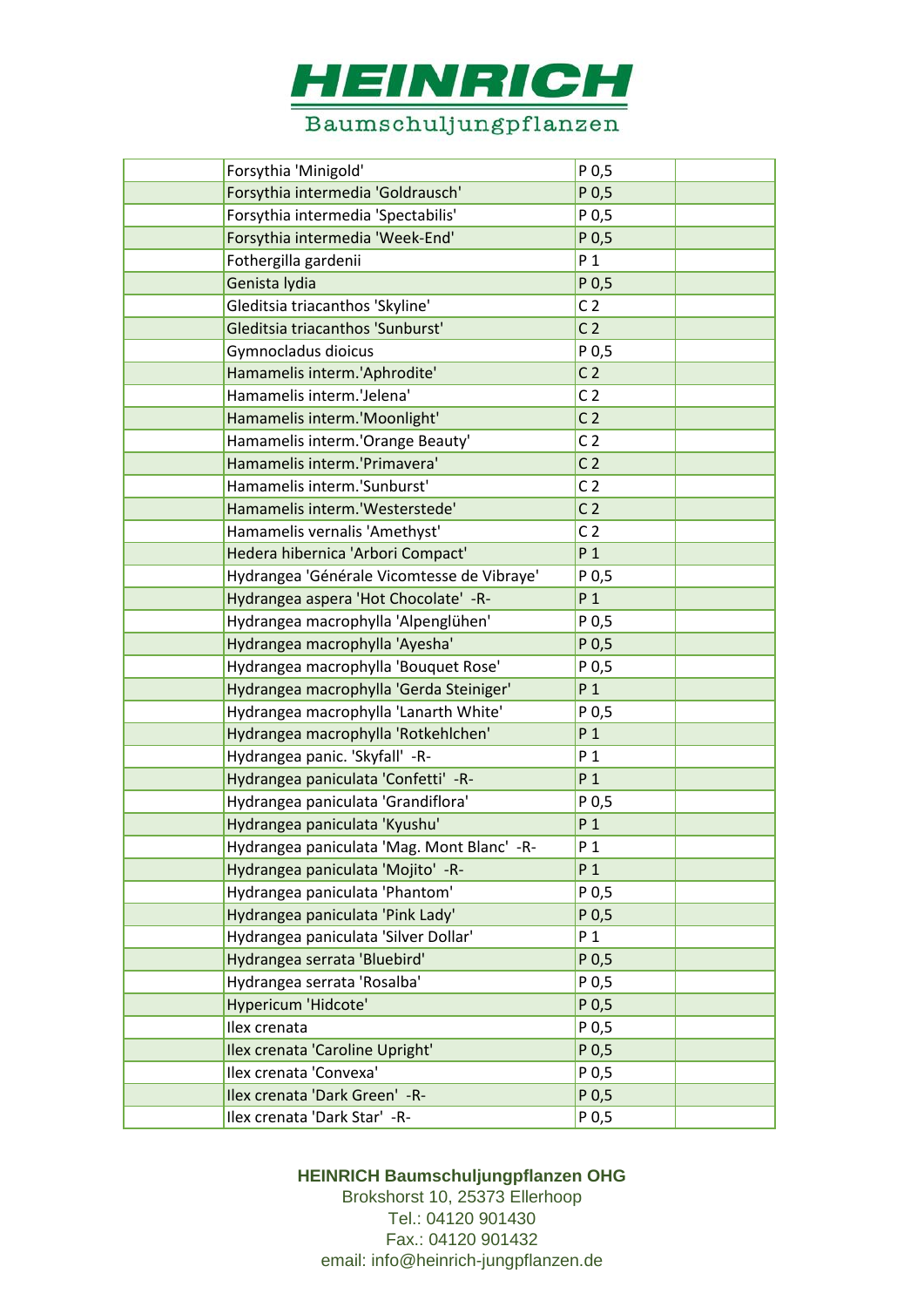

| Ilex crenata 'Glorie Dwarf' -S-                | $P$ <sub>0,5</sub> |           |
|------------------------------------------------|--------------------|-----------|
| Ilex crenata 'Golden Gem'                      | P 0,5              |           |
| Ilex crenata 'Green Glory'                     | P 0,5              |           |
| Ilex crenata 'Green Lustre'                    | P 0,5              |           |
| Ilex crenata 'Hetzii'                          | P 0,5              |           |
| Ilex crenata 'Jelena'                          | P 0,5              |           |
| Ilex crenata 'Shogun' - R-                     | P 0,5              |           |
| Ilex crenata 'Twiggy'                          | P 0,5              |           |
| Ilex meserveae 'Blue Prince' -R-               | P 0,5              | $15 - 30$ |
| Ilex meserveae 'Heckenblau' -R-                | P 0,5              |           |
| Ilex meserveae 'Heckenpracht' -S-              | P <sub>0,5</sub>   |           |
| Ilex meserveae 'Heckenstar' -S-                | P 0,5              |           |
| Kerria japonica 'Pleniflora'                   | P 0,5              |           |
| Koelreuteria paniculata                        | P 0,5              | $30 - 50$ |
| Koelreuteria paniculata 'Fastigiata'           | C <sub>2</sub>     |           |
| Lespedeza bicolor                              | P 0,5              |           |
| Ligustrum ibota 'Müsli' - R-                   | P 0,5              |           |
| Ligustrum ovalifolium                          | P 0,5              |           |
| Ligustrum ovalifolium                          | P <sub>1</sub>     |           |
| Ligustrum ovalifolium 'Aureum'                 | P 0,5              |           |
| Ligustrum vulgare 'Atrovirens'                 | P 0,5              |           |
| Ligustrum vulgare 'Atrovirens'                 | P <sub>1</sub>     |           |
| Liriodendron tulipifera                        | P <sub>0,5</sub>   | $30 - 50$ |
| Lonicera nitida 'Maigrün'                      | P 0,5              |           |
| Maclura pomifera                               | P 0,5              | $30 - 50$ |
| Magnolia 'Blushing Belle'                      | P <sub>1</sub>     |           |
| Magnolia 'Cleopatra' - R-                      | P <sub>1</sub>     |           |
| Magnolia 'Daphne'                              | P <sub>1</sub>     |           |
| Magnolia 'March Til Frost'                     | P <sub>1</sub>     |           |
| Magnolia 'Margaret Helen'                      | P <sub>1</sub>     |           |
| Magnolia 'Maxine Merill'                       | P <sub>1</sub>     |           |
| Magnolia 'Peachy'                              | P <sub>1</sub>     |           |
| Magnolia 'Purple Sensation'                    | P <sub>1</sub>     |           |
| Magnolia 'Ruth'                                | P 1                |           |
| Magnolia 'Spectrum'                            | P <sub>1</sub>     |           |
| Magnolia 'Starburst' - R-                      | P <sub>1</sub>     |           |
| Magnolia 'Sunsation'                           | P <sub>1</sub>     |           |
| Magnolia 'Yaeko'                               | P <sub>1</sub>     |           |
| Magnolia 'Yellow Bird'                         | P <sub>1</sub>     |           |
| Magnolia kewensis 'Wada's Memory'              | P <sub>1</sub>     |           |
| Magnolia soulangeana 'Pickard's Schmetterling' | P <sub>1</sub>     |           |
| Magnolia soulangeana 'Sundew'                  | P <sub>1</sub>     |           |
| Magnolia tripetala                             | P <sub>0,5</sub>   |           |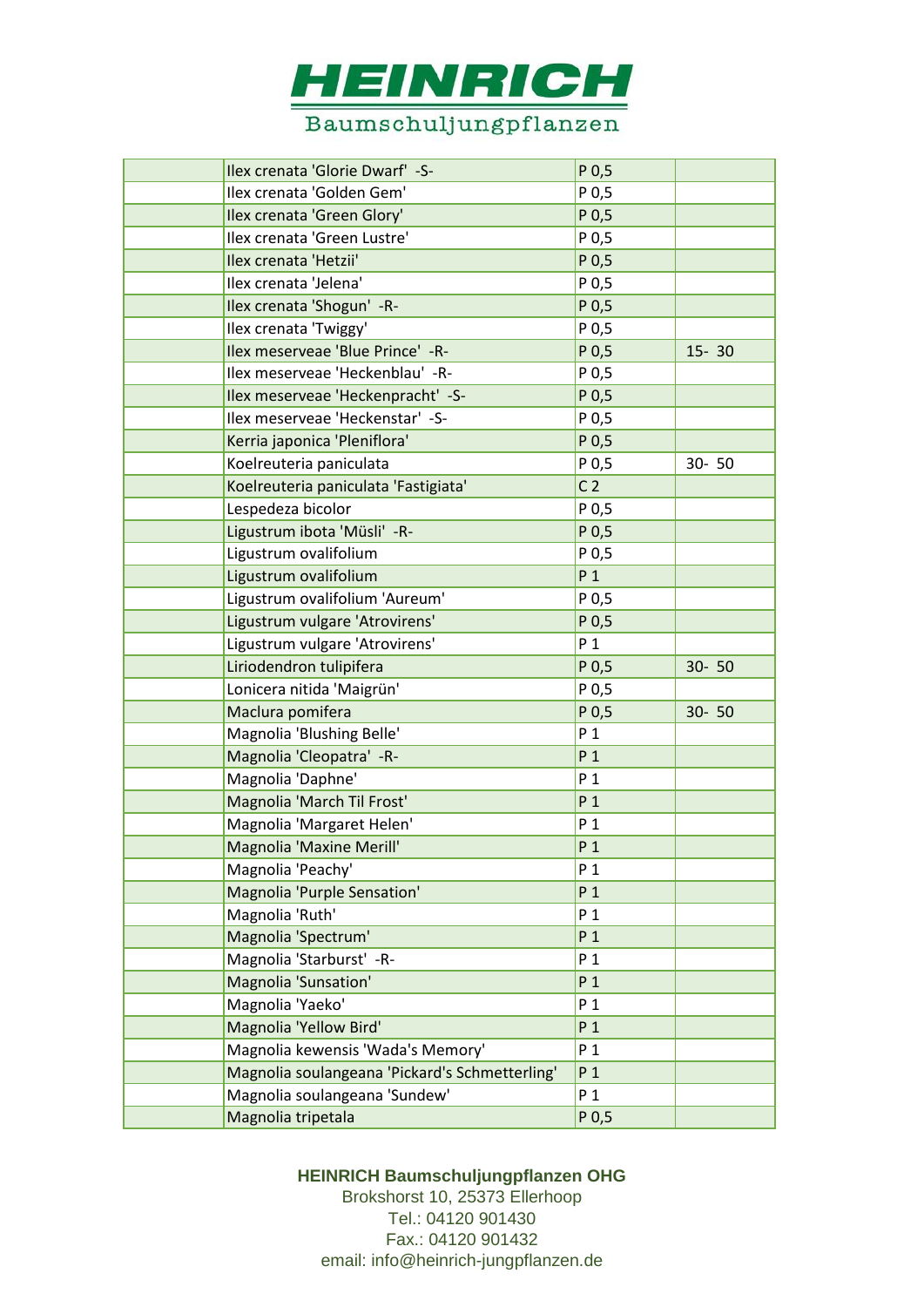

| Malus 'Freija' -R-<br>CAC                  | C <sub>2</sub>   |         |
|--------------------------------------------|------------------|---------|
| Morus alba                                 | P 0,5            |         |
| Morus nigra                                | P 0,5            |         |
| Myrica pensylvanica                        | P <sub>0,5</sub> |         |
| Nandina domestica 'Firepower'              | P <sub>1</sub>   |         |
| Nandina domestica 'Lemon-Lime' -R-         | P <sub>1</sub>   |         |
| Nandina domestica 'Obsessed' -R-           | P <sub>1</sub>   |         |
| Parrotia persica                           | P <sub>1</sub>   | gestäbt |
| Parrotia persica 'Persian Spire' -S-       | P <sub>1</sub>   |         |
| Parrotia persica 'Vanessa'                 | P <sub>1</sub>   | gestäbt |
| Parthenocissus tric.'Veitchii'             | P <sub>1</sub>   |         |
| Paulownia catalpaefolia                    | P 0,5            |         |
| Perovskia atriplicif.'Little Spire' -R-    | P 0,5            |         |
| Philadelphus 'Dame Blanche'                | P 0,5            |         |
| Philadelphus 'Manteau d'Hermine'           | P 0,5            |         |
| Physocarpus opulifolius 'Annys Gold' -R-   | P <sub>0,5</sub> |         |
| Physocarpus opulifolius 'Nugget'           | P 0,5            |         |
| Physocarpus opulifolius 'Red Baron'        | P 0,5            |         |
| Potentilla 'Abbotswood'                    | P 0,5            |         |
| Potentilla 'Goldfinger'                    | P 0,5            |         |
| Potentilla 'Goldstar'                      | P 0,5            |         |
| Potentilla 'Goldteppich'                   | P 0,5            |         |
| Potentilla 'Pink Queen'                    | P 0,5            |         |
| Potentilla 'Pink Star'                     | P 0,5            |         |
| Potentilla 'Red Ace'                       | P 0,5            |         |
| Potentilla 'Sommerflor'                    | P 0,5            |         |
| Potentilla fruticosa 'Snowbird'            | P 0,5            |         |
| Potentilla fruticosa mandshurica           | P <sub>0,5</sub> |         |
| Prunus incisa 'Kojou-no-mai'<br><b>CAC</b> | P 0,5            |         |
| Prunus incisa 'Kojou-no-mai'<br>CAC        | P <sub>1</sub>   |         |
| Prunus kurilensis 'Brillant'<br><b>CAC</b> | P <sub>1</sub>   |         |
| Prunus kurilensis 'Brillant'<br><b>CAC</b> | C <sub>2</sub>   |         |
| Prunus lauroc.'Bonaparte' -S-              | P <sub>1</sub>   |         |
| Prunus lauroc.'Copperbell' -R-             | P <sub>1</sub>   |         |
| Prunus lauroc.'Diana'                      | P 0,5            |         |
| Prunus lauroc.'Elly' -R-                   | P 0,5            |         |
| Prunus lauroc.'Etna' -R-                   | P <sub>1</sub>   |         |
| Prunus lauroc.'Greenpeace'                 | P <sub>0,5</sub> |         |
| Prunus lauroc.'Herbergii'                  | P 0,5            |         |
| Prunus lauroc.'Herbergii'                  | P <sub>1</sub>   |         |
| Prunus lauroc.'Legend' -R-                 | P <sub>1</sub>   |         |
| Prunus lauroc.'Mari'                       | P <sub>0,5</sub> |         |
| Prunus lauroc.'Mount Vernon'               | P 0,5            |         |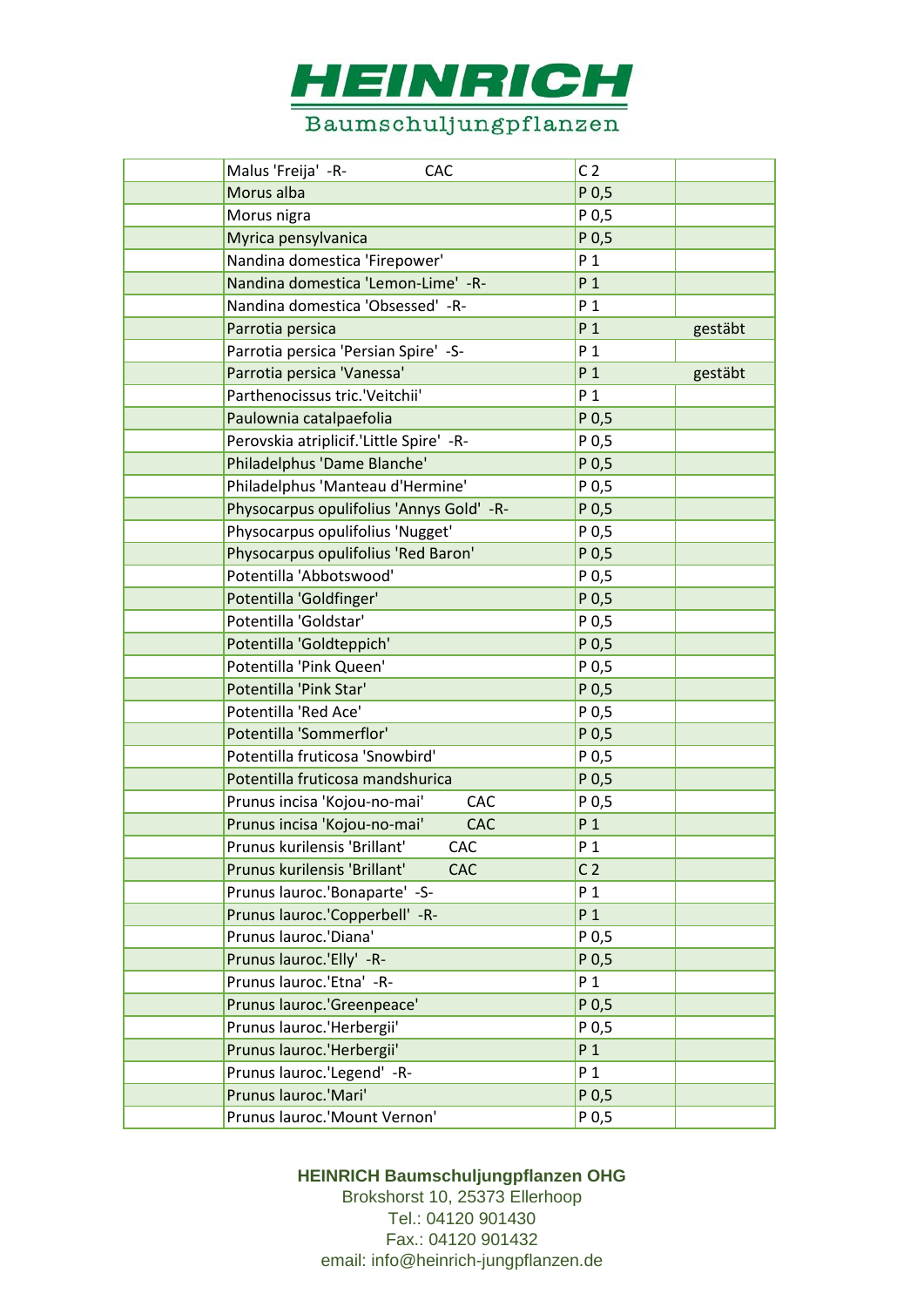

| Prunus lauroc.'Novita'                        | P <sub>0,5</sub> |
|-----------------------------------------------|------------------|
| Prunus lauroc.'Novita'                        | P <sub>1</sub>   |
| Prunus lauroc.'Otto Luyken'                   | P 0,5            |
| Prunus lauroc.'Piri'                          | P 0,5            |
| Prunus lauroc.'Prudonti'                      | P 0,5            |
| Prunus lauroc.'Reynvaanii'                    | P 0,5            |
| Prunus lauroc.'Reynvaanii'                    | P <sub>1</sub>   |
| Prunus lauroc.'Rotundifolia'                  | P 0,5            |
| Prunus lauroc.'Titan' -S-                     | P <sub>0,5</sub> |
| Prunus lauroc.'Titan' -S-                     | P <sub>1</sub>   |
| Prunus persica 'Taoflora' -R- Red             | P <sub>1</sub>   |
| Prunus persica 'Taoflora' -R- White           | P <sub>1</sub>   |
| Prunus pumila depressa<br><b>CAC</b>          | P <sub>1</sub>   |
| Prunus subhirtella 'Accolade'<br>CAC          | C <sub>2</sub>   |
| Prunus subhirtella 'Autumnalis'<br><b>CAC</b> | C <sub>2</sub>   |
| Prunus subhirtella 'Autumnalis Rosea' CAC     | C <sub>2</sub>   |
| Prunus triloba 'Rosenmund'                    | P <sub>1</sub>   |
| Prunus triloba<br>CAC                         | P <sub>1</sub>   |
| Pterostyrax corymbosa                         | P <sub>1</sub>   |
| Pyracantha 'Dart's Red'                       | P 0,5            |
| Pyracantha 'Orange Charmer'                   | P 0,5            |
| Pyracantha 'Soleil d'Or'                      | P 0,5            |
| Pyracantha 'Teton'                            | P 0,5            |
| Quercus acutissima                            | P 0,5            |
| Quercus bimundorum 'Crimson Spire'            | C <sub>2</sub>   |
| Quercus imbricaria                            | P 0,5            |
| Quercus macrocarpa                            | P 0,5            |
| Quercus pontica                               | C <sub>2</sub>   |
| Quercus shumardii                             | P <sub>0,5</sub> |
| Quercus velutina                              | P 0,5            |
| Rhodotypos scandens                           | P <sub>1</sub>   |
| Robinia hispida 'Macrophylla'                 | P <sub>1</sub>   |
| Robinia pseudoac.'Twisty Baby'                | P <sub>1</sub>   |
| Rosa 'Sea Foam'<br><b>BDR</b>                 | P 0,5            |
| Rosa canina blondaeana                        | P <sub>0,5</sub> |
| Rosa elliptica                                | P 0,5            |
| Rosa tomentosa                                | P 0,5            |
| Salix 'Erythroflexuosa'                       | $P_1$            |
| Sambucus nigra 'Aurea'                        | P <sub>1</sub>   |
| Sarcococca confusa                            | P 0,5            |
| Shepherdia argentea                           | P 0,5            |
| Sorbus insignis                               | C <sub>2</sub>   |
| Spiraea arguta                                | P 0,5            |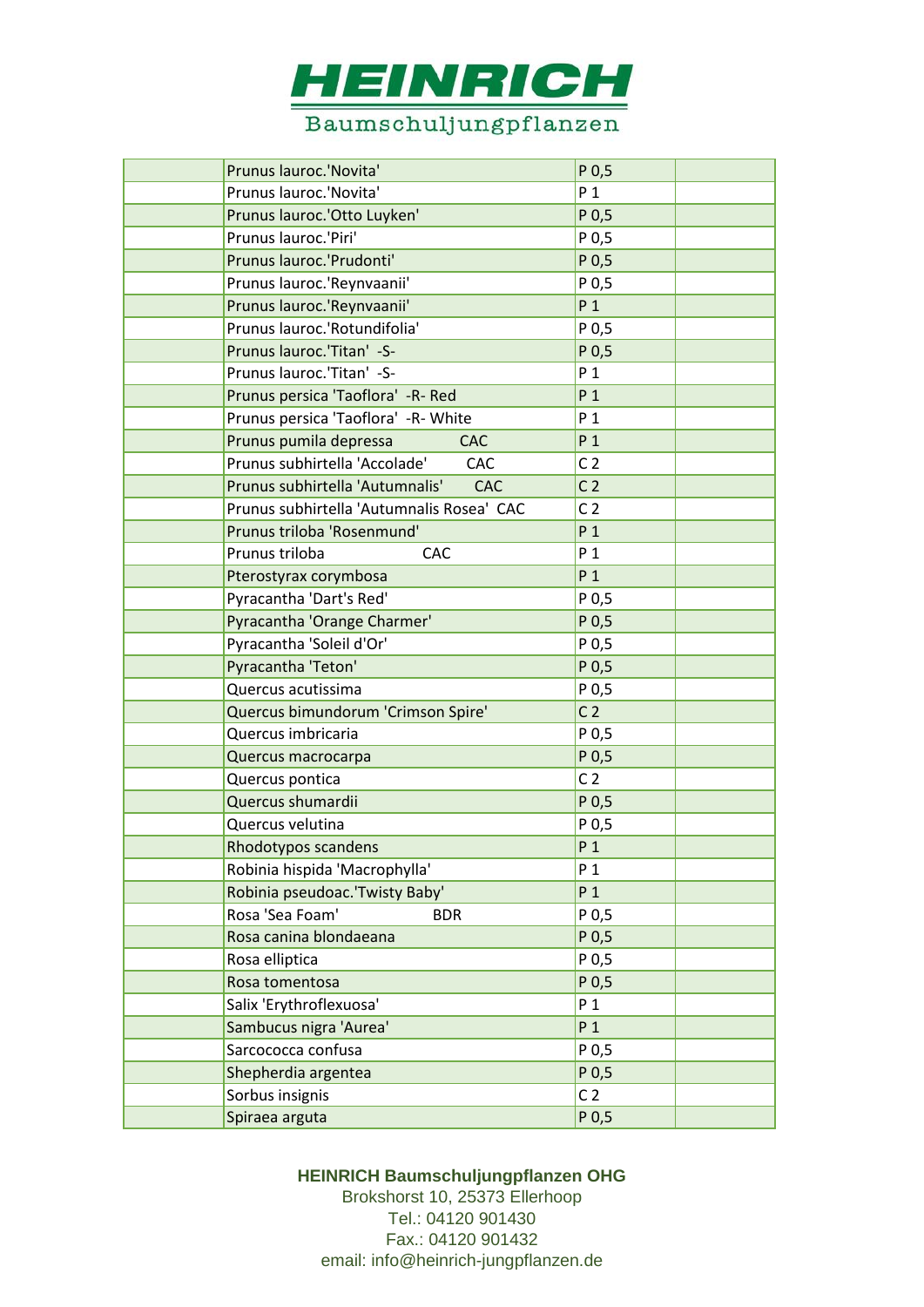

| Spiraea betulifolia                      | P 0, 5           |           |
|------------------------------------------|------------------|-----------|
| Spiraea japonica 'Golden Princess'       | P 0,5            |           |
| Spiraea japonica 'Little Princess'       | P 0,5            |           |
| Spiraea nipponica                        | P 0,5            |           |
| Spiraea nipponica 'Snowmound'            | P 0,5            |           |
| Stachyurus praecox                       | P 0,5            |           |
| Staphylea colchica                       | $P_1$            |           |
| Stewartia pseudocamellia                 | P 0,5            |           |
| Stewartia rostrata                       | P <sub>0,5</sub> |           |
| Styrax japonicus                         | P <sub>0,5</sub> | $30 - 50$ |
| Styrax japonicus                         | $P_1$            |           |
| Styrax obassia                           | P 0,5            | $30 - 50$ |
| Sycoparrotia semidecidua 'Prins Claus'   | P <sub>1</sub>   |           |
| Sycoparrotia semidecidua 'Purple Haze'   | P <sub>1</sub>   |           |
| Symphoricarpos doorenbosii 'Amethyst'-S- | P <sub>0,5</sub> |           |
| Symphoricarpos doorenbosii 'Magic Berry' | P 0,5            |           |
| Symphoricarpos doorenbosii 'White Hedge' | P 0,5            |           |
| Syringa microphylla 'Superba'            | P <sub>1</sub>   |           |
| Syringa patula 'Miss Kim'                | P 0,3 Tray       |           |
| Syringa vulg.'President Grevy'           | P <sub>1</sub>   |           |
| Toona sinensis                           | P 0,5            |           |
| Vaccinium corymb.'Bluecrop'              | P 0,5            |           |
| Vaccinium corymb.'Brigitta'              | P 0,5            |           |
| Vaccinium corymb.'Darrow Frühreifend'    | P 0,5            |           |
| Vaccinium corymb.'Duke'                  | P 0,5            |           |
| Vaccinium corymb.'Goldtraube'            | P 0,5            |           |
| Viburnum 'Eskimo'                        | C <sub>2</sub>   |           |
| Viburnum 'Pragense'                      | P <sub>1</sub>   |           |
| Viburnum burkwoodii                      | P <sub>1</sub>   |           |
| Viburnum burkwoodii                      | C <sub>2</sub>   |           |
| Viburnum burkwoodii 'Conoy'              | C <sub>2</sub>   |           |
| Viburnum burkwoodii 'Mohawk'             | C <sub>2</sub>   |           |
| Viburnum carlcephalum                    | P <sub>1</sub>   |           |
| Viburnum carlcephalum                    | C <sub>2</sub>   |           |
| Viburnum carlesii                        | P <sub>1</sub>   |           |
| Viburnum opulus 'Compactum'              | P <sub>0,5</sub> |           |
| Viburnum opulus 'Roseum'                 | P 0,5            |           |
| Viburnum opulus 'Roseum'                 | $P_1$            |           |
| Viburnum plicatum 'Dart's Red Robin'     | P 0,5            |           |
| Viburnum plicatum 'Kilimandjaro' - R-    | P <sub>1</sub>   |           |
| Viburnum plicatum 'Pink Beauty'          | P 0,5            |           |
| Viburnum tinus 'Eve Price'               | P <sub>0,5</sub> |           |
| Viburnum tinus 'Gwenllian'               | P 0,5            |           |